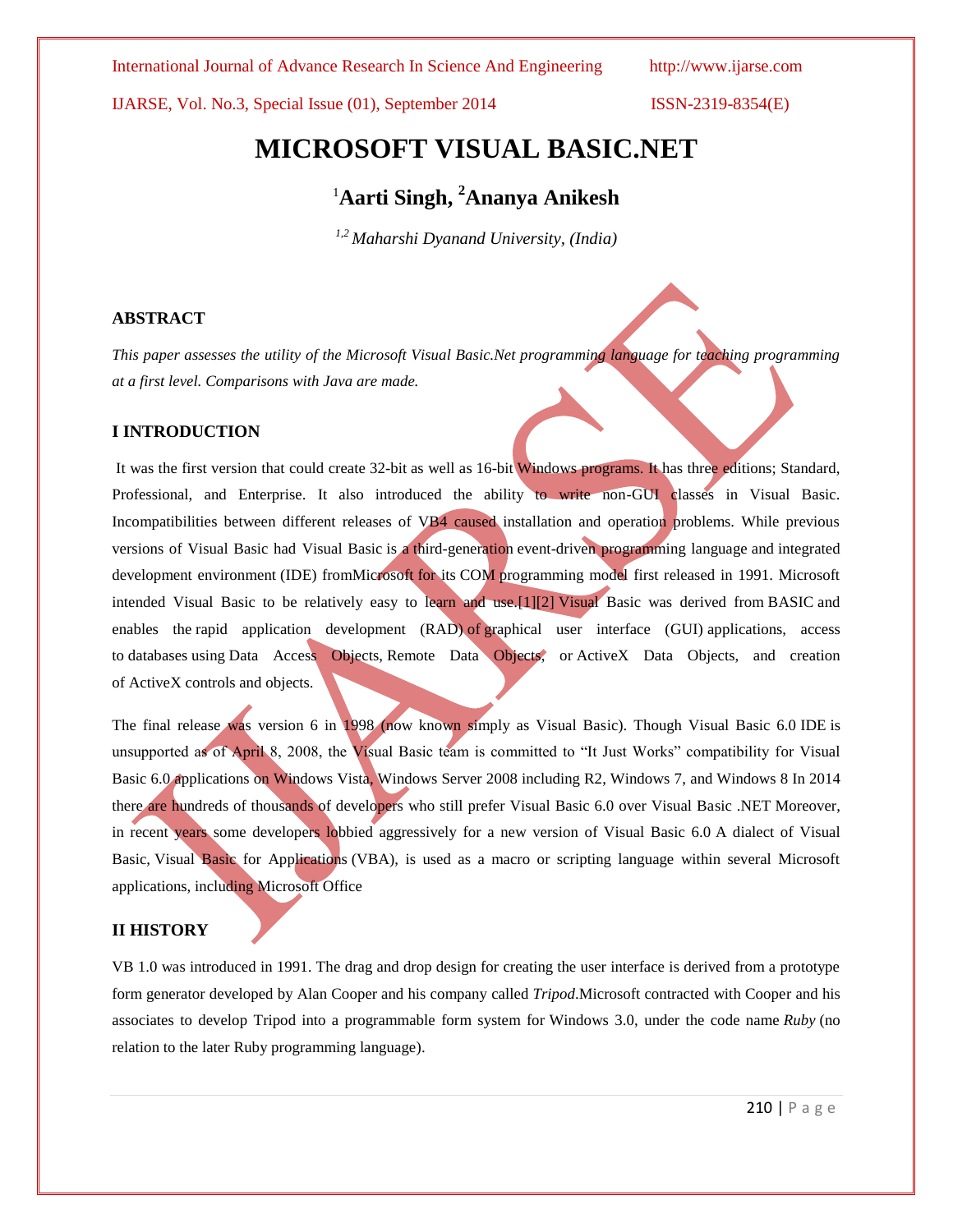# IJARSE, Vol. No.3, Special Issue (01), September 2014 ISSN-2319-8354(E)

Tripod did not include a programming language at all. Microsoft decided to combine Ruby with the Basic language to create Visual Basic.

The Ruby interface generator provided the "visual" part of Visual Basic and this was combined with the "EB" Embedded BASIC engine designed for Microsoft's abandoned "Omega" database system. Ruby also provided the ability to load [dynamic link libraries](http://en.wikipedia.org/wiki/Dynamic-link_library) containing additional controls (then called "gizmos"), which later became the [VBX](http://en.wikipedia.org/wiki/Visual_Basic_Extension) interface.

# **III TIMELINE DESCRIPTION**

# VB DOS icon



- Project 'basic Thunder' was initiated in 1990.<sup>[\[20\]](http://en.wikipedia.org/wiki/Visual_Basic#cite_note-20)</sup>
- Visual Basic 1.0 (May 1991) was released for Windows at the Comdex/Windows World trade show in Atlanta, Georgia.
- Visual Basic 1.0 for [DOS](http://en.wikipedia.org/wiki/DOS) was released in September 1992. The language itself was not quite compatible with Visual Basic for Windows, as it was actually the next version of Microsoft's DOS-based BASIC compilers, [QuickBASIC](http://en.wikipedia.org/wiki/QuickBASIC) and BASIC Professional Development System. The interface used a [Text user](http://en.wikipedia.org/wiki/Text_user_interface)  [interface,](http://en.wikipedia.org/wiki/Text_user_interface) using [extended ASCII](http://en.wikipedia.org/wiki/Extended_ASCII) characters to simulate the appearance of a [GUI.](http://en.wikipedia.org/wiki/Graphical_user_interface)
- Visual Basic 2.0 was released in November 1992. The programming environment was easier to use, and its
- speed was improved. Notably, forms became instantiable objects, thus laying the foundational concepts of class modules as were later offered in VB4.
- Visual Basic 3.0 was released in the summer of 1993 and came in Standard and Professional versions. VB3 included version 1.1 of th[eMicrosoft Jet Database Engine](http://en.wikipedia.org/wiki/Microsoft_Jet_Database_Engine) that could read and write Jet (or Access) 1.x databases.
- Visual Basic 4.0 (August 1995)used VBX controls, Visual Basic now used OLE controls (with files names ending in .OCX) instead. These were later to be named ActiveX controls.
- With version 5.0 (February 1997), Microsoft released Visual Basic exclusively for [32-bit](http://en.wikipedia.org/wiki/32-bit) versions of Windows. Programmers who preferred to write 16-bit programs were able to import programs written in Visual Basic 4.0 to Visual Basic 5.0, and Visual Basic 5.0 programs can easily be converted with Visual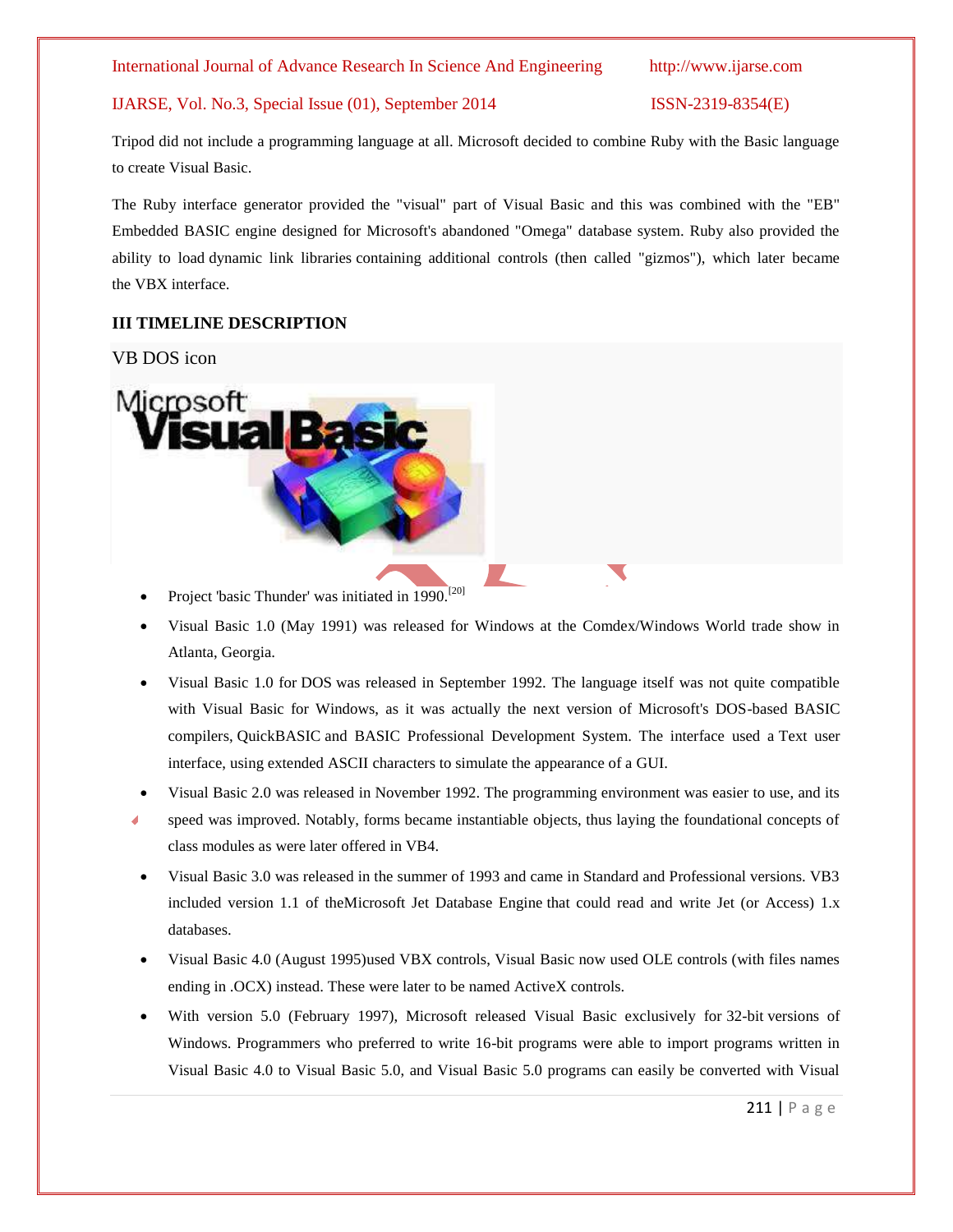# IJARSE, Vol. No.3, Special Issue (01), September 2014 ISSN-2319-8354(E)

Basic 4.0. Visual Basic 5.0 also introduced the ability to create custom user controls, as well as the ability to compile to native Windows executable code, speeding up calculation-intensive code execution. A free, downloadable Control Creation Edition was also released for creation of [ActiveX controls.](http://en.wikipedia.org/wiki/ActiveX) It was also used as an introductory form of Visual Basic: a regular .exe project could be created and run in the IDE, but not compiled.

- Visual Basic 6.0 (Mid-1998) improved in a number of areas<sup>[\[21\]](http://en.wikipedia.org/wiki/Visual_Basic#cite_note-21)</sup> including the ability to create web-based applications. Visual Basic 6.0 has entered Microsoft's "non-supported phase" as of March 2008. Windows Vista, Windows Server 2008 and Windows 7, no longer support the Visual Basic 6.0 development environment, but still support the runtime.<sup>[\[22\]](http://en.wikipedia.org/wiki/Visual_Basic#cite_note-22)</sup> Microsoft announced in February 2012 that they support the runtime in Windows  $8.^{[23]}$  $8.^{[23]}$  $8.^{[23]}$
- Mainstream Support for Microsoft Visual Basic 6.0 ended on March 31, 2005. Extended support ended in March 2008.<sup>[\[24\]](http://en.wikipedia.org/wiki/Visual_Basic#cite_note-24)</sup> In response, the Visual Basic user community expressed its grave concern and lobbied users to sign a petition to keep the product alive.<sup>[\[25\]](http://en.wikipedia.org/wiki/Visual_Basic#cite_note-25)</sup> Microsoft has so far refused to change their position on the matter.<sup>[\[26\]](http://en.wikipedia.org/wiki/Visual_Basic#cite_note-26)</sup> Ironically, around this time (2005), it was exposed that Microsoft's new anti-spyware offering, [Microsoft AntiSpyware](http://en.wikipedia.org/wiki/Windows_Defender) (part of the [GIANT Company Software](http://en.wikipedia.org/wiki/GIANT_Company_Software) purchase), was coded in Visual Basic  $6.0$ <sup>[\[27\]](http://en.wikipedia.org/wiki/Visual_Basic#cite_note-27)</sup> Its replacement, Windows Defender, was rewritten in [C++](http://en.wikipedia.org/wiki/C%2B%2B).

# **IV PERFORMANCE**

Earlier versions of Visual Basic (prior to version 5) compiled the code to [P-Code](http://en.wikipedia.org/wiki/Microsoft_P-Code) only. The P-Code is interpreted by the language runtime. The benefits of P-Code include portability and smaller binary file sizes, but it usually slows down the execution, since having a runtime adds an additional layer of interpretation.

Visual Basic applications require Microsoft Visual Basic runtime MSVBVMxx.DLL, where xx is the relevant version number, either 50 or 60. MSVBVM60.dll comes as standard with Windows in all editions after Windows 98 while MSVBVM50.dll comes with all editions after Windows 95. A Windows 95 machine would however require inclusion with the installer of whichever dll was needed by the program.

Visual Basic 5 and 6 can compile code to either native or P-Code but in either case the runtime is still required for built in functions and forms management.

Criticisms levelled at Visual Basic editions prior to VB.NET include:<sup>[\[31\]](http://en.wikipedia.org/wiki/Visual_Basic#cite_note-31)</sup>

- Versioning problems associated with various runtime DLLs, known as [DLL hell](http://en.wikipedia.org/wiki/DLL_hell)
- Poor support for [object-oriented programming](http://en.wikipedia.org/wiki/Object-oriented_programming)<sup>[\[32\]](http://en.wikipedia.org/wiki/Object-oriented_programming)</sup>
- Inability to create multi[-threaded](http://en.wikipedia.org/wiki/Thread_(computer_science)) applications, without resorting to Windows API calls
- [Variant types](http://en.wikipedia.org/wiki/Variant_type) have a greater performance and storage overhead than [strongly typed programming languages](http://en.wikipedia.org/wiki/Strongly_typed_programming_language)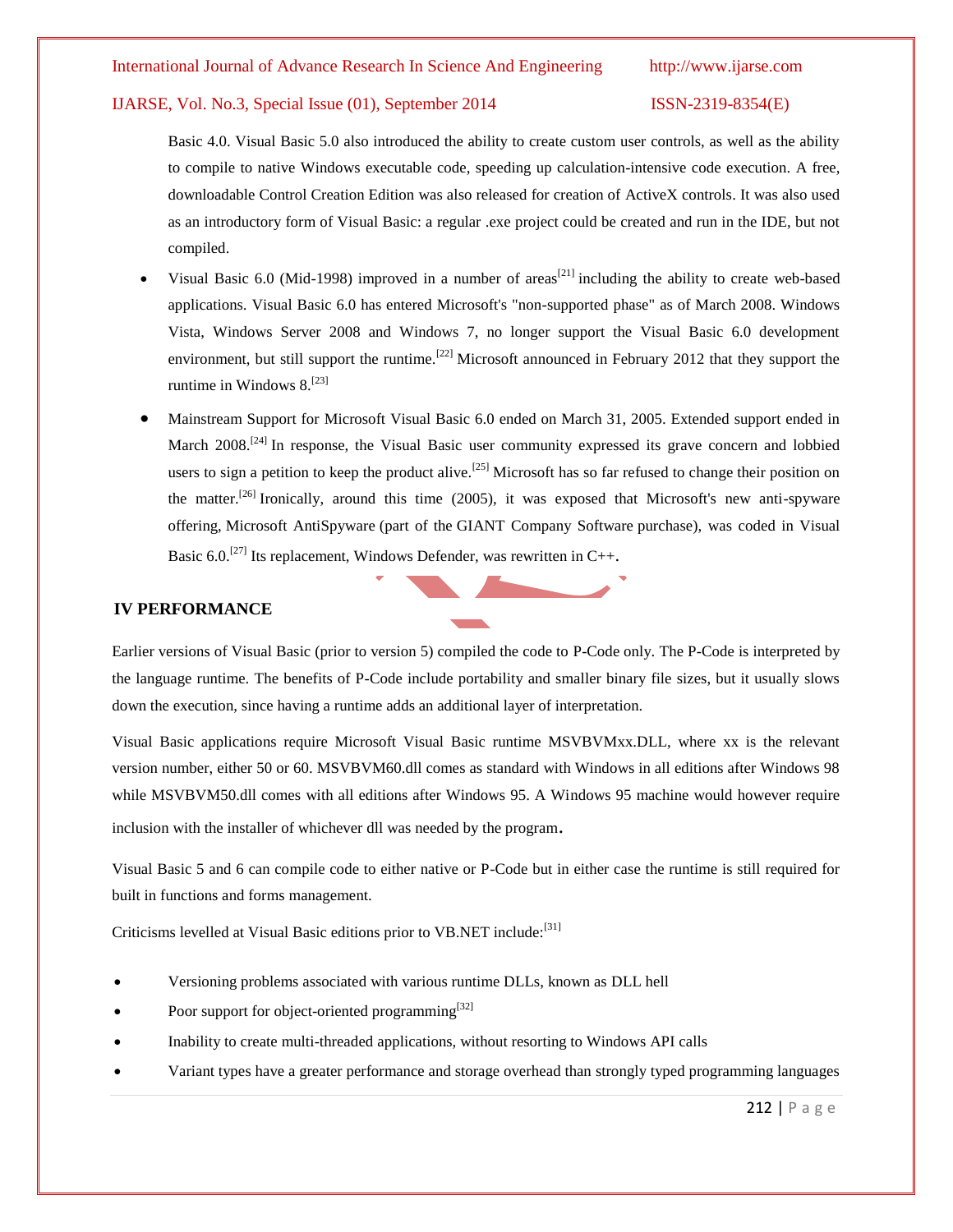IJARSE, Vol. No.3, Special Issue (01), September 2014 ISSN-2319-8354(E)

- Dependency on complex and fragile [COM](http://en.wikipedia.org/wiki/Component_Object_Model) Registry entries<sup>[\[33\]](http://en.wikipedia.org/wiki/Visual_Basic#cite_note-33)</sup>
- The development environment is no longer supported by MicrosofT.

# **V ADVANTAGE OF VISUAL BASIC**

Quite a number of programming languages are text based and text based languages which do not allow user to work directly with graphics but visual basic is a graphical based language which allows user to work directly with graphic. Graphical based language can be used to develop windows program quickly.

Visual Basic gives a disciplined approach to writing programs that are clearer than unstructured programs, easier to test, debug and can be easily modify.

It allows for the creation of powerful and professional looking application with less time and coding. It all s for strong typing i.e. has wide variety of input data types and support Rapid Application Development (RAD).It has a complete edifying and debugging facilities and has the ability to generate a Dynamic Link Libraries (DLL`S), it allows for easier management of document and it is easy to learn.

Visual Basic is a complete form of package for building user interface

### **VI WHAT'S NEW ABOUT VB.NET?**

VB.Net is a fully-fledged OO language, supporting encapsulation, inheritance and polymorphism. In contrast to C++ (but like Java) single inheritance is provided. Although VB.Net is sometimes referred to as VB7, the successor to VB6, there are marked changes and very little compatibility. VB.Net is part of a complete suite of tools associated with the .Net architecture. However, it can easily be regarded as a free-standing programming language that just happens to create components that fit within the .Net architecture.

In creating VB.Net, Microsoft have made VB into an elegant and consistent language. Some examples of this are:

·The syntax is cleaned up. For example, keywords End While are used to complete a While statement, rather than Wend the VB6 variant data type has gone. Instead the programmer must explicitly use the type of the variable parameters are, by default, call by value a VB.Net declaration such as Dim x, y, z As Integer means that the variables are all Integer there are no defaults for properties. For example, the programmer must write TextBox1.Text to describe the Text property of a text box. features such as graphics and file handling have been moved from the language itself to the libraries, which now present a coherent and OO interface to the programmer, a clean exception-handling mechanism has been provided in VB.Net in contrast to the clumsy VB6 mechanism Provided that the appropriate compilation option is selected, VB.Net is a strongly-typed language.

### **VII WHAT'S THE SAME ABOUT VB.NET?**

The Integrated Development Environment (IDE) for VB.Net is similar to that of older versions of VB. It displays 4 main windows - the tool box, the code window, the screen designer and a properties window. Like earlier versions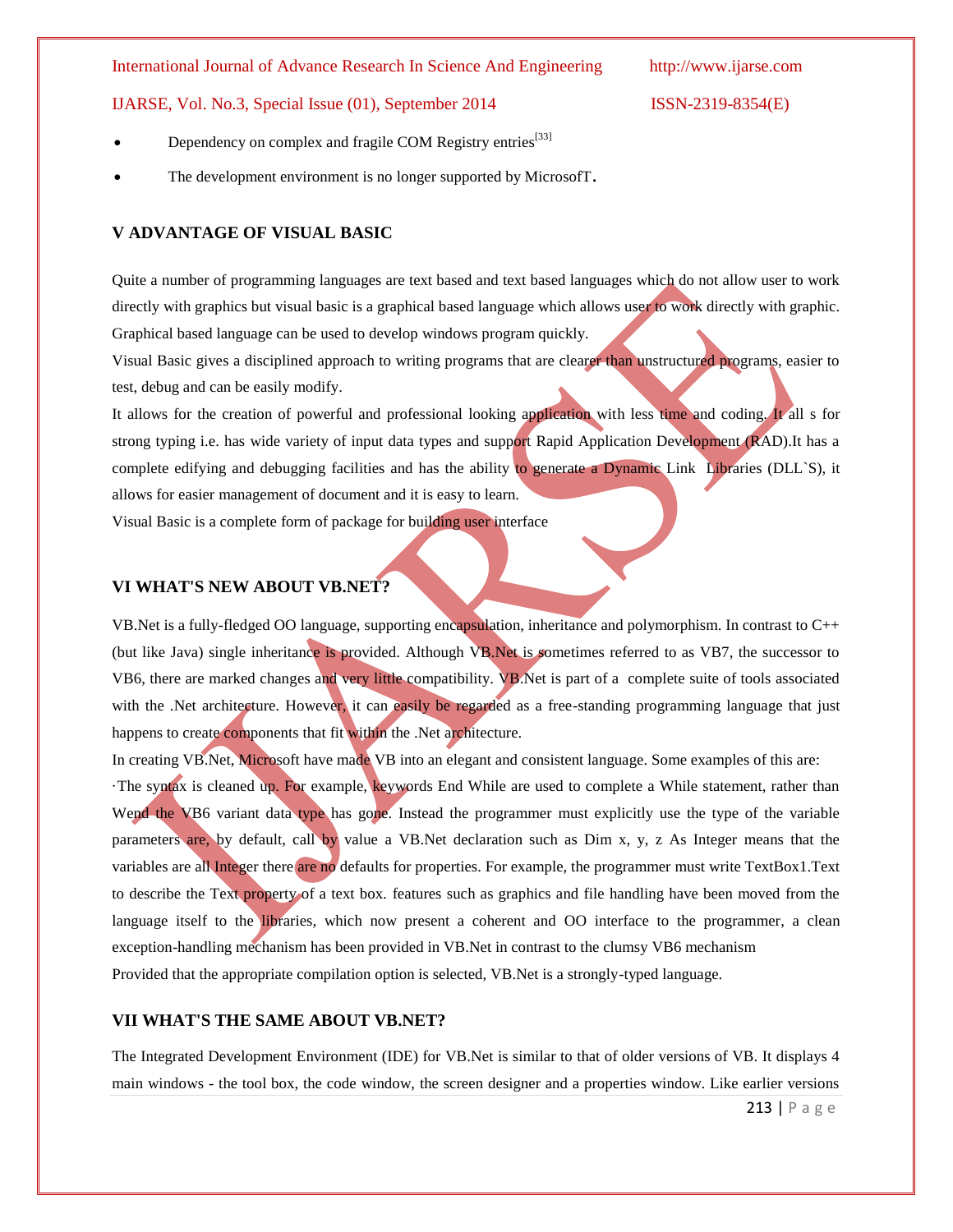### IJARSE, Vol. No.3, Special Issue (01), September 2014 ISSN-2319-8354(E)

of VB, it allows the user to create a user interface by visually selecting GUI components from a tool box. Compilation and linking errors are clearly shown immediately as blue underlines.

#### **VB.Net features**

Vb.Net provides all the features necessary to teach either the Imperative-First or the Objects-First model of the ACM programming curricula (ACM 2001). It provides all the usual primitive data types, plus arrays. Strings are well-supported via library methods. The well-known control structures for iteration and selection are supported. Procedure and function methods are available, with reference or value arguments. GUIs can be built either visually or by hand coding. (Console input-output is also available for those who prefer that approach.) Writing classes is straightforward with overloading, single inheritance, polymorphism and interfaces all provided using meaningful keywords. A distinctive feature of VB.Net is properties. The exception-handling feature is structured and elegant.

The libraries provide access to a vast collection of facilities including data structures, graphics, file handling, database access. Alternatively, data structures can be implemented by the programmer. In common with other languages in which functionality has migrated from the language into the libraries, there is an increased need for good documentation on the extensive libraries.

The IDE automatically indents code as it is typed in. Both compilation and linking errors are immediately displayed and the debugger is excellent. Thus there is every support for the novice.

From the novice point of view, the biggest obstacle to understanding VB.Net is the sight of the code that is automatically created by the IDE and mentioned above. The only other conceptual difficulty is that while all objects are accessed by reference, the simpler primitive types such as Integer are not. This necessitates some clear thinking when arguments are passed.

#### **Java versus VB.Net**

Java is becoming widely adopted as a first programming language (Hosch 1996), so it makes sense to compare it with VB. VB.Net is uncannily similar to Java. Even the syntax of creating a new object is similar, so that for example the Java:

Button button =  $New Button("press here");$ 

is equivalent to the VB.Net:

 $Dim$  myButton As Button = New Button("press here")

The VB.Net libraries are also markedly similar to those provided with Java.

Thus in terms of functionality of the language and of the libraries, Java and VB.Net are similar. However,VB.Net wins at the level of syntax, where semicolons are absent and Java curly brackets are replaced by keywords such as End If. This means that VB.Net is far easier for the novice.